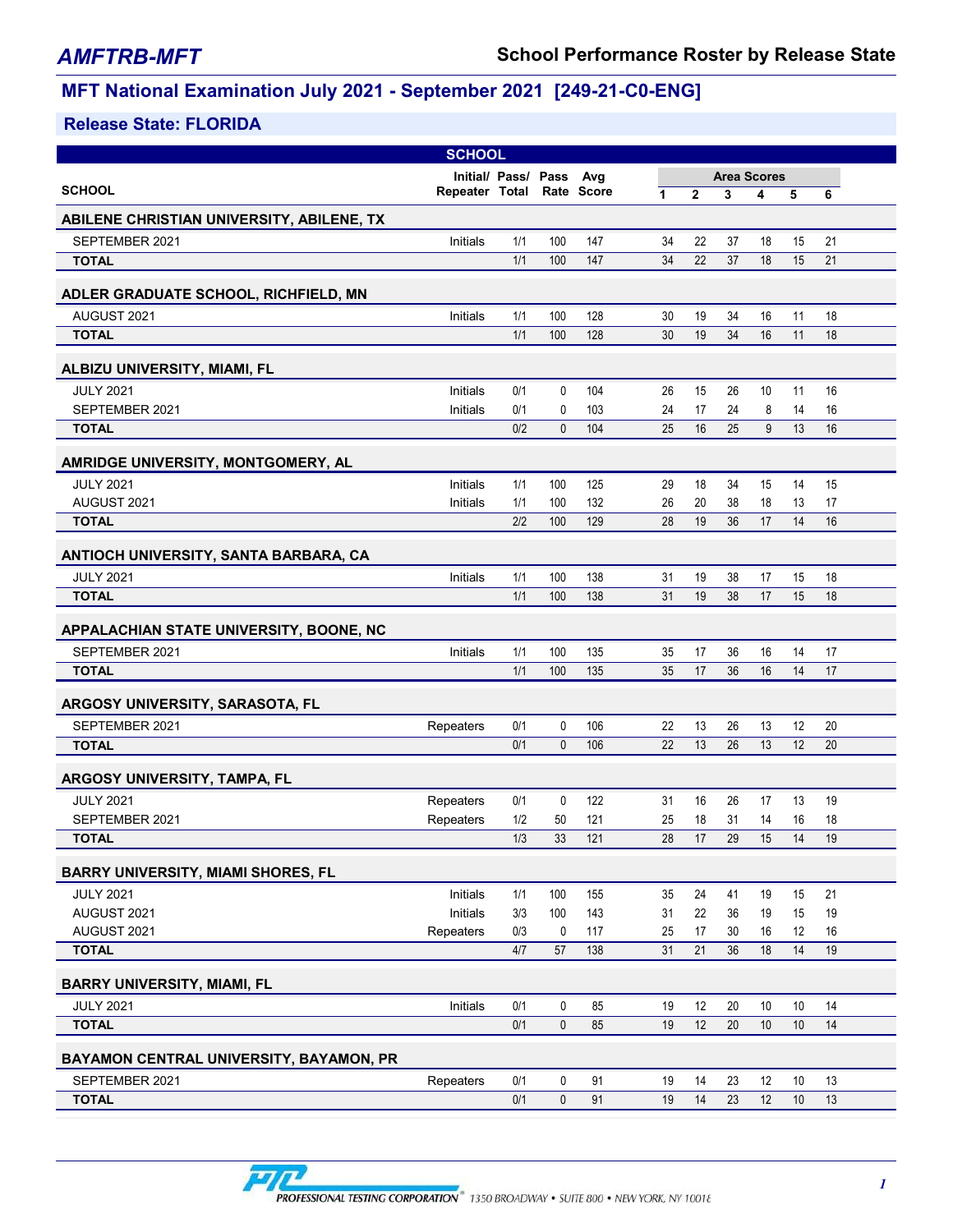|                                                                | <b>SCHOOL</b>          |                     |                   |            |          |                |                    |          |          |          |  |
|----------------------------------------------------------------|------------------------|---------------------|-------------------|------------|----------|----------------|--------------------|----------|----------|----------|--|
|                                                                |                        | Initial/ Pass/ Pass |                   | Avg        |          |                | <b>Area Scores</b> |          |          |          |  |
| <b>SCHOOL</b>                                                  | Repeater Total         |                     |                   | Rate Score | 1        | $\overline{2}$ | 3                  | 4        | 5        | 6        |  |
| <b>BRANDMAN UNIVERSITY, IRVINE, CA</b>                         |                        |                     |                   |            |          |                |                    |          |          |          |  |
| <b>JULY 2021</b>                                               | Initials               | 1/1                 | 100               | 143        | 29       | 23             | 35                 | 17       | 16       | 23       |  |
| <b>TOTAL</b>                                                   |                        | 1/1                 | 100               | 143        | 29       | 23             | 35                 | 17       | 16       | 23       |  |
| <b>CALIFORNIA STATE UNIVERSITY, CARSON, CA</b>                 |                        |                     |                   |            |          |                |                    |          |          |          |  |
| SEPTEMBER 2021                                                 | Initials               | 1/1                 | 100               | 143        | 31       | 21             | 36                 | 17       | 17       | 21       |  |
| <b>TOTAL</b>                                                   |                        | 1/1                 | 100               | 143        | 31       | 21             | 36                 | 17       | 17       | 21       |  |
| CALIFORNIA STATE UNIVERSITY, SACRAMENTO, CA                    |                        |                     |                   |            |          |                |                    |          |          |          |  |
| AUGUST 2021                                                    | Initials               | 1/1                 | 100               | 147        | 35       | 22             | 39                 | 17       | 16       | 18       |  |
| <b>TOTAL</b>                                                   |                        | 1/1                 | 100               | 147        | 35       | 22             | 39                 | 17       | 16       | 18       |  |
|                                                                |                        |                     |                   |            |          |                |                    |          |          |          |  |
| <b>CAPELLA UNIVERSITY, MINNEAPOLIS, MN</b><br><b>JULY 2021</b> | Initials               | 1/1                 | 100               |            |          | 24             | 36                 | 20       | 14       | 24       |  |
| <b>JULY 2021</b>                                               | Repeaters              | 1/2                 | 50                | 155<br>126 | 37<br>30 | 20             | 31                 | 15       | 14       | 16       |  |
| AUGUST 2021                                                    | Initials               | 2/3                 | 67                | 135        | 32       | 20             | 32                 | 16       | 16       | 20       |  |
| AUGUST 2021                                                    | Repeaters              | 1/1                 | 100               | 125        | 26       | 19             | 33                 | 14       | 13       | 20       |  |
| SEPTEMBER 2021                                                 | Initials               | 0/1                 | 0                 | 110        | 26       | 18             | 25                 | 13       | 14       | 14       |  |
| SEPTEMBER 2021                                                 | Repeaters              | 1/2                 | 50                | 112        | 26       | 16             | 29                 | 15       | 13       | 14       |  |
| <b>TOTAL</b>                                                   |                        | 6/10                | 60                | 127        | 29       | 20             | 31                 | 16       | 14       | 18       |  |
| CARLOS ALBIZU UNIVERSITY, DORAL, FL                            |                        |                     |                   |            |          |                |                    |          |          |          |  |
| <b>JULY 2021</b>                                               | Repeaters              | 0/1                 | 0                 | 115        | 27       | 20             | 28                 | 13       | 9        | 18       |  |
| AUGUST 2021                                                    | Repeaters              | 0/1                 | 0                 | 89         | 17       | 13             | 19                 | 12       | 14       | 14       |  |
| <b>TOTAL</b>                                                   |                        | 0/2                 | $\mathbf{0}$      | 102        | 22       | 17             | 24                 | 13       | 12       | 16       |  |
|                                                                |                        |                     |                   |            |          |                |                    |          |          |          |  |
| <b>CARLOS ALBIZU UNIVERSITY, MIAMI, FL</b>                     |                        |                     |                   |            |          |                |                    |          |          |          |  |
| <b>JULY 2021</b>                                               | Initials               | 0/1                 | 0                 | 104        | 17       | 18             | 28                 | 12       | 14       | 15       |  |
| <b>JULY 2021</b><br>AUGUST 2021                                | Repeaters              | 0/1<br>0/1          | 0                 | 107        | 22<br>24 | 20             | 27                 | 9        | 13       | 16       |  |
| SEPTEMBER 2021                                                 | Repeaters<br>Repeaters | 0/2                 | 0<br>0            | 110<br>92  | 22       | 18<br>15       | 25<br>22           | 12<br>10 | 14<br>10 | 17<br>14 |  |
| <b>TOTAL</b>                                                   |                        | 0/5                 | $\mathbf{0}$      | 103        | 21       | 18             | 26                 | 11       | 13       | 15       |  |
|                                                                |                        |                     |                   |            |          |                |                    |          |          |          |  |
| <b>CARLOS ALBIZU UNIVERSITY, SAN JUAN, PR</b>                  |                        |                     |                   |            |          |                |                    |          |          |          |  |
| AUGUST 2021<br><b>TOTAL</b>                                    | Initials               | 0/1<br>0/1          | 0<br>$\mathbf{0}$ | 118<br>118 | 31<br>31 | 17<br>17       | 24<br>24           | 15<br>15 | 16<br>16 | 15<br>15 |  |
|                                                                |                        |                     |                   |            |          |                |                    |          |          |          |  |
| FLORIDA ATLANTIC UNIVERSITY, BOCA RATON, FL                    |                        |                     |                   |            |          |                |                    |          |          |          |  |
| SEPTEMBER 2021                                                 | Initials               | 1/1                 | 100               | 134        | 29       | 20             | 36                 | 15       | 16       | 18       |  |
| <b>TOTAL</b>                                                   |                        | 1/1                 | 100               | 134        | 29       | $20\,$         | 36                 | 15       | 16       | 18       |  |
| <b>FLORIDA STATE UNIVERSITY, TALLAHASSEE, FL</b>               |                        |                     |                   |            |          |                |                    |          |          |          |  |
| <b>JULY 2021</b>                                               | Initials               | 1/1                 | 100               | 150        | 34       | 23             | 37                 | 21       | 14       | 21       |  |
| SEPTEMBER 2021                                                 | Initials               | 1/1                 | 100               | 153        | 33       | 23             | 37                 | 21       | 16       | 23       |  |
| <b>TOTAL</b>                                                   |                        | 2/2                 | 100               | 152        | 34       | 23             | 37                 | 21       | 15       | 22       |  |
| <b>FLORIDA, SARASOTA, FL</b>                                   |                        |                     |                   |            |          |                |                    |          |          |          |  |
| <b>JULY 2021</b>                                               | Repeaters              | 0/1                 | 0                 | 84         | 13       | 13             | 24                 | 6        | 10       | 18       |  |
| <b>TOTAL</b>                                                   |                        | 0/1                 | $\mathbf 0$       | 84         | 13       | 13             | 24                 | 6        | $10$     | 18       |  |
|                                                                |                        |                     |                   |            |          |                |                    |          |          |          |  |

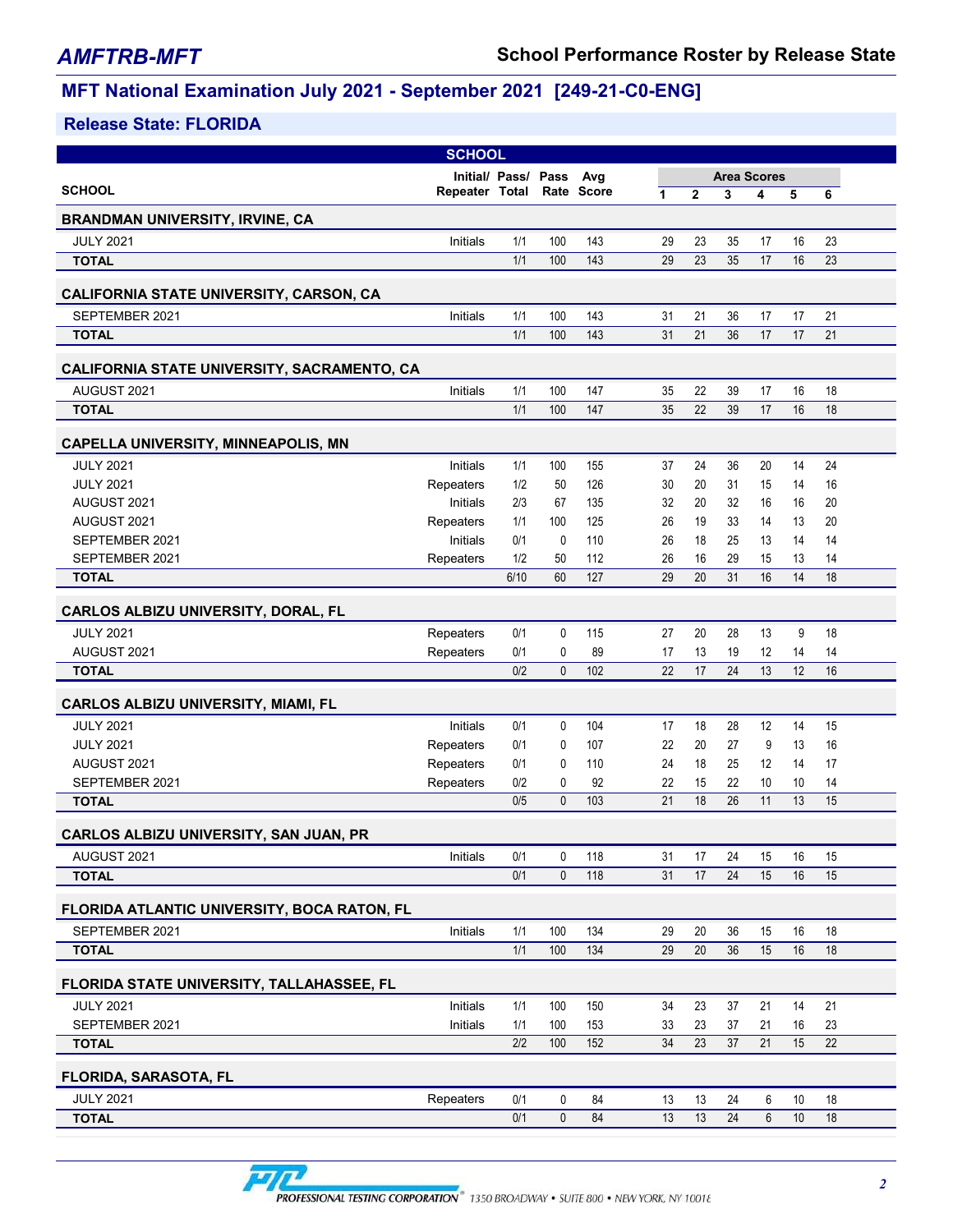|                                                                         | <b>SCHOOL</b>  |                         |                  |            |          |                |                    |          |          |          |  |
|-------------------------------------------------------------------------|----------------|-------------------------|------------------|------------|----------|----------------|--------------------|----------|----------|----------|--|
|                                                                         |                | Initial/ Pass/ Pass Avg |                  |            |          |                | <b>Area Scores</b> |          |          |          |  |
| <b>SCHOOL</b>                                                           | Repeater Total |                         |                  | Rate Score | 1        | $\overline{2}$ | 3                  | 4        | 5        | 6        |  |
| <b>FRIENDS UNIVERSITY, WICHITA, KS</b>                                  |                |                         |                  |            |          |                |                    |          |          |          |  |
| AUGUST 2021                                                             | Repeaters      | 1/1                     | 100              | 129        | 23       | 21             | 36                 | 17       | 14       | 18       |  |
| <b>TOTAL</b>                                                            |                | 1/1                     | 100              | 129        | 23       | 21             | 36                 | 17       | 14       | 18       |  |
|                                                                         |                |                         |                  |            |          |                |                    |          |          |          |  |
| JACKSONVILLE UNIVERSITY, JACKSONVILLE, FL                               |                |                         |                  |            |          |                |                    |          |          |          |  |
| AUGUST 2021<br><b>TOTAL</b>                                             | Initials       | 1/1<br>1/1              | 100<br>100       | 138<br>138 | 32<br>32 | 20<br>20       | 35<br>35           | 16<br>16 | 16<br>16 | 19<br>19 |  |
|                                                                         |                |                         |                  |            |          |                |                    |          |          |          |  |
| LEE UNIVERSITY, CLEVELAND, TN                                           |                |                         |                  |            |          |                |                    |          |          |          |  |
| <b>JULY 2021</b>                                                        | Initials       | 1/1                     | 100              | 153        | 34       | 24             | 36                 | 20       | 17       | 22       |  |
| <b>TOTAL</b>                                                            |                | 1/1                     | 100              | 153        | 34       | 24             | 36                 | 20       | 17       | 22       |  |
|                                                                         |                |                         |                  |            |          |                |                    |          |          |          |  |
| LIBERTY UNIVERSITY, LYNCHBURG, VA                                       |                |                         |                  |            |          |                |                    |          |          |          |  |
| AUGUST 2021                                                             | Initials       | 0/1                     | $\mathbf 0$      | 111<br>135 | 21       | 16             | 31                 | 12       | 15       | 16       |  |
| SEPTEMBER 2021<br><b>TOTAL</b>                                          | Repeaters      | 3/3<br>3/4              | 100<br>75        | 123        | 30<br>25 | 19<br>17       | 35<br>33           | 18<br>15 | 15<br>15 | 18<br>17 |  |
|                                                                         |                |                         |                  |            |          |                |                    |          |          |          |  |
| <b>MERCER UNIVERSITY, MACON, GA</b>                                     |                |                         |                  |            |          |                |                    |          |          |          |  |
| <b>JULY 2021</b>                                                        | Initials       | 1/1                     | 100              | 139        | 31       | 22             | 35                 | 16       | 18       | 17       |  |
| <b>TOTAL</b>                                                            |                | 1/1                     | 100              | 139        | 31       | 22             | 35                 | 16       | 18       | 17       |  |
|                                                                         |                |                         |                  |            |          |                |                    |          |          |          |  |
| MERCY COLLEGE - DOBBS FERRY, DOBBS FERRY, NY                            |                |                         |                  |            |          |                |                    |          |          |          |  |
| AUGUST 2021                                                             | Repeaters      | 0/1                     | $\mathbf 0$      | 122        | 26       | 20             | 35                 | 15       | 12       | 14       |  |
| <b>TOTAL</b>                                                            |                | 0/1                     | $\mathbf{0}$     | 122        | 26       | 20             | 35                 | 15       | 12       | 14       |  |
| NATIONAL UNIVERSITY, LA JOLLA, CA                                       |                |                         |                  |            |          |                |                    |          |          |          |  |
| <b>JULY 2021</b>                                                        | Repeaters      | 0/1                     | 0                | 121        | 28       | 19             | 27                 | 18       | 13       | 16       |  |
| <b>TOTAL</b>                                                            |                | 0/1                     | $\mathbf{0}$     | 121        | 28       | 19             | 27                 | 18       | 13       | 16       |  |
|                                                                         |                |                         |                  |            |          |                |                    |          |          |          |  |
| NEW YORK UNIVERSITY, NEW YORK, NY                                       |                |                         |                  |            |          |                |                    |          |          |          |  |
| <b>JULY 2021</b>                                                        | Initials       | 1/1                     | 100              | 151        | 32       | 19             | 39                 | 19       | 18       | 24       |  |
| <b>TOTAL</b>                                                            |                | 1/1                     | 100              | 151        | 32       | 19             | 39                 | 19       | 18       | 24       |  |
| NORTHCENTRAL UNIVERSITY, PRESCOTT, AZ                                   |                |                         |                  |            |          |                |                    |          |          |          |  |
| AUGUST 2021                                                             | Initials       | 1/2                     | 50               | 115        | 24       | 17             | 28                 | 14       | 15       | 19       |  |
| <b>TOTAL</b>                                                            |                | 1/2                     | 50               | 115        | 24       | 17             | 28                 | 14       | 15       | 19       |  |
|                                                                         |                |                         |                  |            |          |                |                    |          |          |          |  |
| NORTHCENTRAL UNIVERSITY, SAN DIEGO, CA                                  |                |                         |                  |            |          |                |                    |          |          |          |  |
| AUGUST 2021<br><b>TOTAL</b>                                             | Initials       | 0/1<br>0/1              | 0<br>$\mathbf 0$ | 110<br>110 | 23<br>23 | 16<br>16       | 28<br>28           | 12<br>12 | 14<br>14 | 17<br>17 |  |
|                                                                         |                |                         |                  |            |          |                |                    |          |          |          |  |
| NORTHCENTRAL UNIVERSITY, SCOTTSDALE, AZ                                 |                |                         |                  |            |          |                |                    |          |          |          |  |
| AUGUST 2021                                                             | Repeaters      | 1/1                     | 100              | 130        | 30       | 20             | 33                 | 17       | 15       | 15       |  |
| <b>TOTAL</b>                                                            |                | 1/1                     | 100              | 130        | 30       | 20             | 33                 | 17       | 15       | 15       |  |
|                                                                         |                |                         |                  |            |          |                |                    |          |          |          |  |
| NORTHERN CARIBBEAN UNIVERSITY, MANDEVILLE, MANCHESTER, JAMAICA W.I., FR |                |                         |                  |            |          |                |                    |          |          |          |  |
| SEPTEMBER 2021                                                          | Repeaters      | 0/1<br>0/1              | 0                | 120<br>120 | 25       | 18<br>18       | 30<br>30           | 16<br>16 | 13<br>13 | 18<br>18 |  |
| <b>TOTAL</b>                                                            |                |                         | $\mathbf 0$      |            | 25       |                |                    |          |          |          |  |

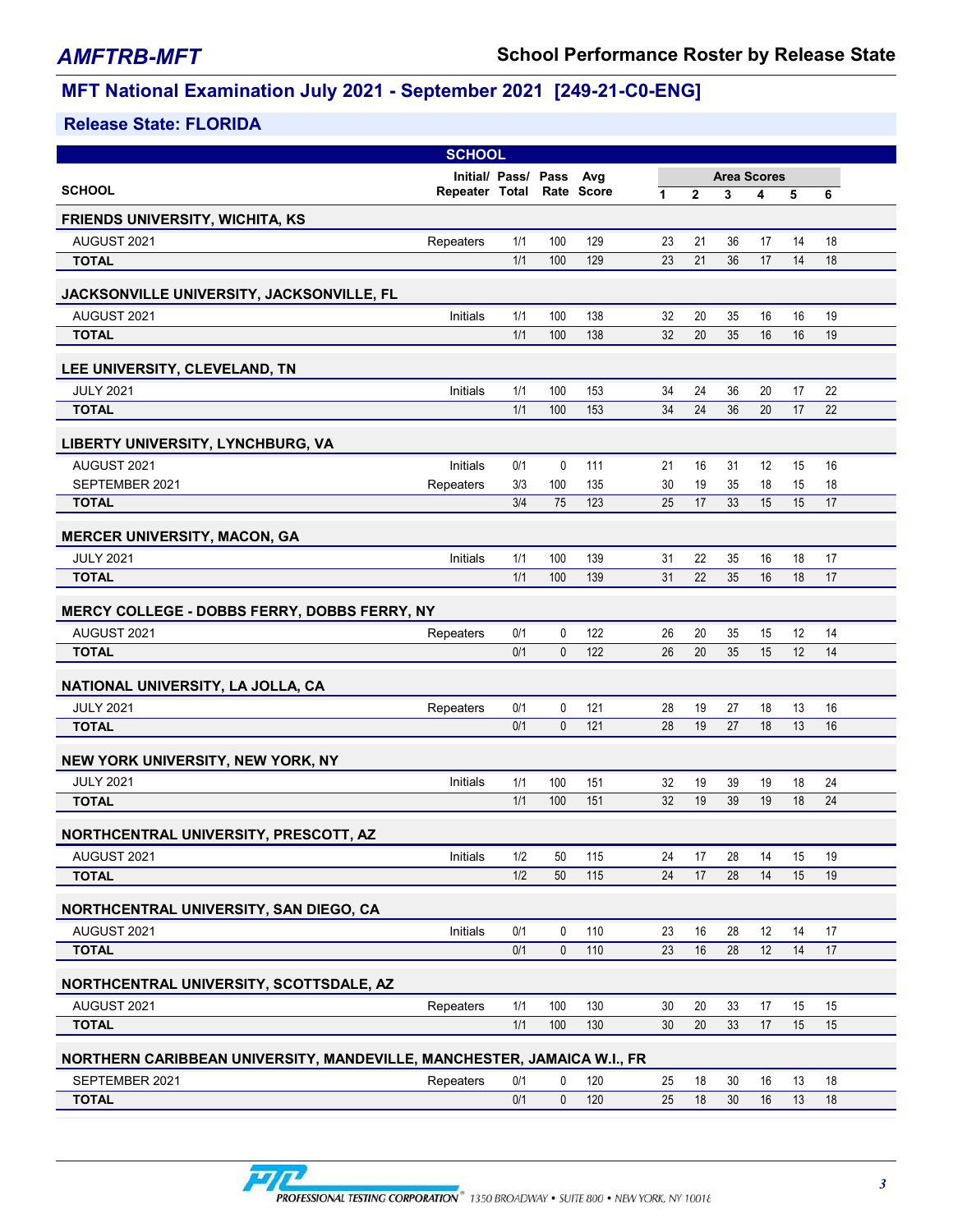|                                                                                               | <b>SCHOOL</b>             |                     |              |                   |                 |              |    |                    |    |    |
|-----------------------------------------------------------------------------------------------|---------------------------|---------------------|--------------|-------------------|-----------------|--------------|----|--------------------|----|----|
|                                                                                               |                           | Initial/ Pass/ Pass |              | Avg               |                 |              |    | <b>Area Scores</b> |    |    |
| <b>SCHOOL</b>                                                                                 | Repeater Total Rate Score |                     |              |                   | 1               | $\mathbf{2}$ | 3  | 4                  | 5  | 6  |
| NOVA SOUTHEASTERN UNIVERSITY CENTER FOR PSYCHOLOGICAL STUDIES INTERNSHIP, FORT LAUDERDALE, FL |                           |                     |              |                   |                 |              |    |                    |    |    |
| <b>JULY 2021</b>                                                                              | Initials                  | 0/1                 | 0            | 98                | 22              | 16           | 23 | 14                 | 10 | 13 |
| AUGUST 2021                                                                                   | Repeaters                 | 0/2                 | 0            | 107               | 27              | 17           | 23 | 14                 | 11 | 16 |
| <b>TOTAL</b>                                                                                  |                           | 0/3                 | $\mathbf{0}$ | 102               | 24              | 16           | 23 | 14                 | 11 | 15 |
| <b>NOVA SOUTHEASTERN UNIVERSITY, DAVIE, FL</b>                                                |                           |                     |              |                   |                 |              |    |                    |    |    |
| <b>JULY 2021</b>                                                                              | Repeaters                 | 0/1                 | 0            | 120               | 27              | 18           | 32 | 14                 | 14 | 15 |
| AUGUST 2021                                                                                   | Repeaters                 | 0/1                 | 0            | 103               | 13              | 19           | 31 | 13                 | 12 | 15 |
| <b>TOTAL</b>                                                                                  |                           | 0/2                 | $\mathbf{0}$ | 112               | 20              | 19           | 32 | 14                 | 13 | 15 |
| NOVA SOUTHEASTERN UNIVERSITY, FORT LAUDERDALE, FL                                             |                           |                     |              |                   |                 |              |    |                    |    |    |
| <b>JULY 2021</b>                                                                              | Initials                  | 6/7                 | 86           | 135               | 29              | 20           | 36 | 17                 | 14 | 20 |
| <b>JULY 2021</b>                                                                              | Repeaters                 | 2/7                 | 29           | 120               | 26              | 17           | 29 | 16                 | 13 | 19 |
| AUGUST 2021                                                                                   | Initials                  | 5/7                 | 71           | 131               | 31              | 18           | 33 | 17                 | 14 | 17 |
| AUGUST 2021                                                                                   | Repeaters                 | 1/5                 | 20           | 114               | 28              | 16           | 30 | 15                 | 11 | 14 |
| SEPTEMBER 2021                                                                                | Initials                  | 2/4                 | 50           | 129               | 31              | 19           | 34 | 16                 | 13 | 17 |
| SEPTEMBER 2021                                                                                | Repeaters                 | 2/6                 | 33           | 117               | 24              | 17           | 31 | 15                 | 13 | 17 |
| <b>TOTAL</b>                                                                                  |                           | 18/36               | 50           | 124               | 28              | 18           | 32 | 16                 | 13 | 17 |
| PACE UNIVERSITY, PLEASANTVILLE, NY                                                            |                           |                     |              |                   |                 |              |    |                    |    |    |
| AUGUST 2021                                                                                   | Initials                  | 1/1                 | 100          | 148               | 33              | 20           | 39 | 20                 | 16 | 20 |
| <b>TOTAL</b>                                                                                  |                           | 1/1                 | 100          | 148               | 33              | 20           | 39 | 20                 | 16 | 20 |
| PALM BEACH ATLANTIC UNIVERSITY, ORLANDO, FL                                                   |                           |                     |              |                   |                 |              |    |                    |    |    |
| AUGUST 2021                                                                                   | Repeaters                 | 0/1                 | 0            | 106               | 24              | 15           | 27 | 13                 | 11 | 16 |
| <b>TOTAL</b>                                                                                  |                           | 0/1                 | $\mathbf{0}$ | 106               | 24              | 15           | 27 | 13                 | 11 | 16 |
| PALM BEACH ATLANTIC UNIVERSITY, WEST PALM BEACH, FL                                           |                           |                     |              |                   |                 |              |    |                    |    |    |
| <b>JULY 2021</b>                                                                              | Repeaters                 | 0/1                 | 0            | 104               | 23              | 14           | 26 | 13                 | 14 | 14 |
| SEPTEMBER 2021                                                                                | Repeaters                 | 0/1                 | 0            | 107               | 25              | 18           | 27 | 8                  | 12 | 17 |
| <b>TOTAL</b>                                                                                  |                           | 0/2                 | $\mathbf{0}$ | 106               | 24              | 16           | 27 | 11                 | 13 | 16 |
| PEPPERDINE UNIVERSITY, MALIBU, CA                                                             |                           |                     |              |                   |                 |              |    |                    |    |    |
| SEPTEMBER 2021                                                                                | Initials                  | 0/1                 | 0            | 122               | 26              | 15           | 32 | 18                 | 13 | 18 |
| <b>TOTAL</b>                                                                                  |                           | 0/1                 | 0            | 122               | 26              | 15           | 32 | 18                 | 13 | 18 |
| SAINT LOUIS COMMUNITY COLLEGE, SAINT LOUIS, MO                                                |                           |                     |              |                   |                 |              |    |                    |    |    |
| SEPTEMBER 2021                                                                                | Repeaters                 | 0/1                 | 0            | 115               | 23              | 17           | 28 | 16                 | 16 | 15 |
| <b>TOTAL</b>                                                                                  |                           | 0/1                 | $\mathbf 0$  | $\frac{115}{115}$ | 23              | 17           | 28 | 16                 | 16 | 15 |
| SAINT THOMAS UNIVERSITY, MIAMI GARDENS, FL                                                    |                           |                     |              |                   |                 |              |    |                    |    |    |
| <b>JULY 2021</b>                                                                              | Repeaters                 | 0/1                 | 0            | 91                | 21              | 16           | 21 | $\overline{7}$     | 12 | 14 |
| AUGUST 2021                                                                                   | Initials                  | 0/2                 | 0            | 92                | 22              | 12           | 22 | 11                 | 12 | 14 |
| AUGUST 2021                                                                                   | Repeaters                 | 0/1                 | 0            | 93                | 21              | 17           | 25 | 9                  | 9  | 12 |
| SEPTEMBER 2021                                                                                | Initials                  | 1/1                 | 100          | 137               | 34              | 22           | 35 | 15                 | 11 | 20 |
| SEPTEMBER 2021                                                                                | Repeaters                 | 1/3                 | 33           | 117               | 27              | 16           | 31 | 13                 | 13 | 17 |
| <b>TOTAL</b>                                                                                  |                           | 2/8                 | 25           | 106               | $\overline{25}$ | 17           | 27 | 11                 | 11 | 15 |

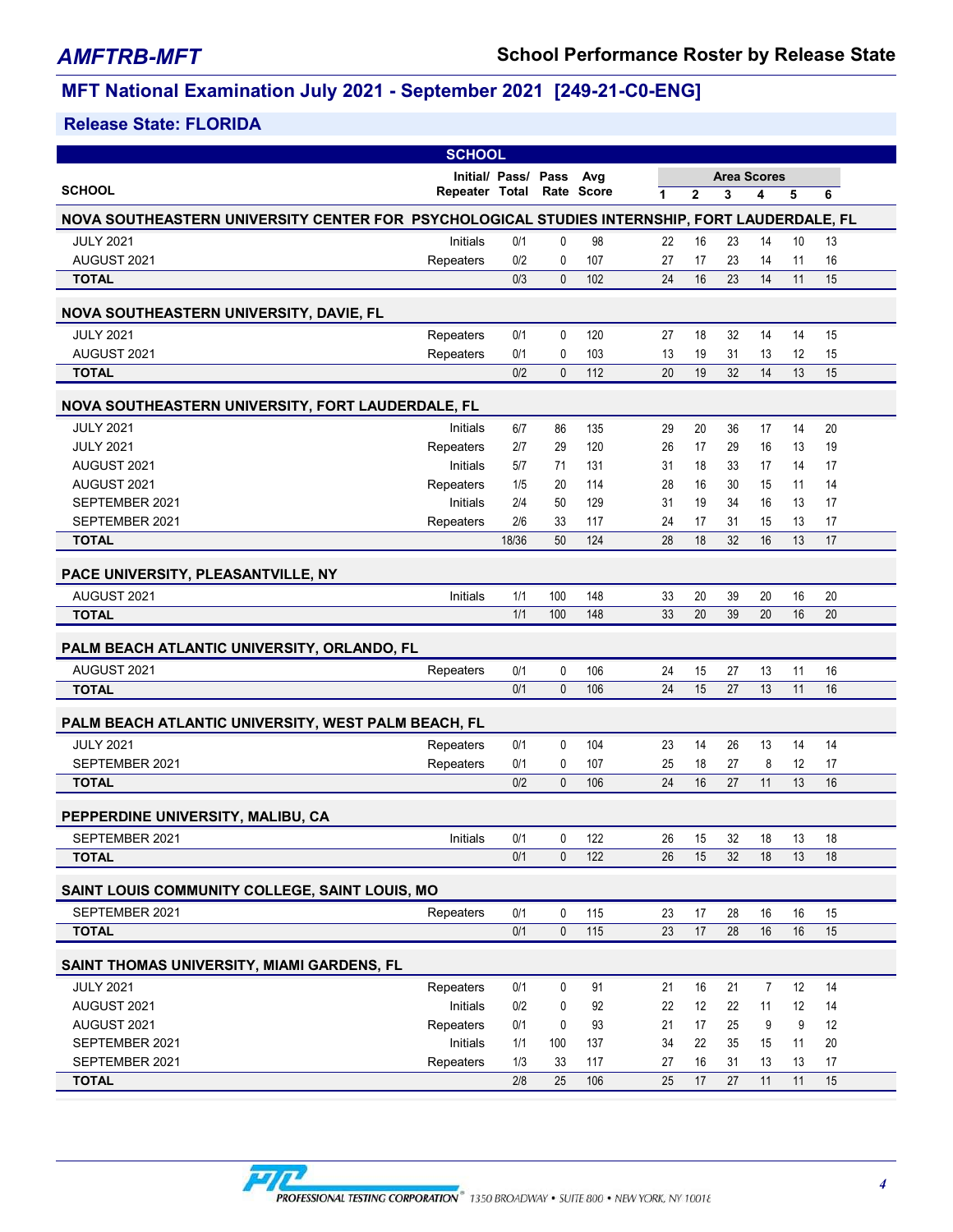|                                                 | <b>SCHOOL</b>  |                         |              |            |    |                |                    |    |    |    |  |
|-------------------------------------------------|----------------|-------------------------|--------------|------------|----|----------------|--------------------|----|----|----|--|
|                                                 |                | Initial/ Pass/ Pass Avg |              |            |    |                | <b>Area Scores</b> |    |    |    |  |
| <b>SCHOOL</b>                                   | Repeater Total |                         |              | Rate Score | 1  | $\overline{2}$ | 3                  | 4  | 5  | 6  |  |
| SALESIAN UNIVERSITY, QUITO, FR                  |                |                         |              |            |    |                |                    |    |    |    |  |
| AUGUST 2021                                     | Repeaters      | 0/1                     | 0            | 99         | 19 | 17             | 23                 | 16 | 10 | 14 |  |
| <b>TOTAL</b>                                    |                | 0/1                     | $\mathbf{0}$ | 99         | 19 | 17             | 23                 | 16 | 10 | 14 |  |
| SAN DIEGO STATE UNIVERSITY, SAN DIEGO, CA       |                |                         |              |            |    |                |                    |    |    |    |  |
| SEPTEMBER 2021                                  | Repeaters      | 1/1                     | 100          | 130        | 29 | 20             | 30                 | 16 | 14 | 21 |  |
| <b>TOTAL</b>                                    |                | 1/1                     | 100          | 130        | 29 | 20             | 30                 | 16 | 14 | 21 |  |
| SAN IGNACIO COLLEGE, DORAL, FL                  |                |                         |              |            |    |                |                    |    |    |    |  |
| AUGUST 2021                                     | Repeaters      | 0/1                     | 0            | 111        | 23 | 16             | 32                 | 13 | 15 | 12 |  |
| <b>TOTAL</b>                                    |                | 0/1                     | $\mathbf{0}$ | 111        | 23 | 16             | 32                 | 13 | 15 | 12 |  |
| SOUTHEASTERN UNIVERSITY, LAKELAND, FL           |                |                         |              |            |    |                |                    |    |    |    |  |
| <b>JULY 2021</b>                                | Initials       | 1/1                     | 100          | 132        | 30 | 21             | 34                 | 16 | 12 | 19 |  |
| AUGUST 2021                                     | Repeaters      | 1/1                     | 100          | 127        | 24 | 22             | 29                 | 19 | 15 | 18 |  |
| <b>TOTAL</b>                                    |                | 2/2                     | 100          | 130        | 27 | 22             | 32                 | 18 | 14 | 19 |  |
| STETSON UNIVERSITY, DELAND, FL                  |                |                         |              |            |    |                |                    |    |    |    |  |
| <b>JULY 2021</b>                                | Initials       | 1/1                     | 100          | 129        | 33 | 17             | 33                 | 16 | 14 | 16 |  |
| <b>JULY 2021</b>                                | Repeaters      | 1/2                     | 50           | 116        | 26 | 18             | 31                 | 14 | 10 | 18 |  |
| AUGUST 2021                                     | Initials       | 1/1                     | 100          | 138        | 29 | 19             | 36                 | 20 | 15 | 19 |  |
| SEPTEMBER 2021                                  | Initials       | 1/1                     | 100          | 132        | 31 | 22             | 31                 | 14 | 15 | 19 |  |
| <b>TOTAL</b>                                    |                | 4/5                     | 80           | 129        | 30 | 19             | 33                 | 16 | 14 | 18 |  |
| THOMAS JEFFERSON UNIVERSITY, PHILADELPHIA, PA   |                |                         |              |            |    |                |                    |    |    |    |  |
| <b>JULY 2021</b>                                | Repeaters      | 0/1                     | 0            | 122        | 28 | 18             | 30                 | 14 | 13 | 19 |  |
| <b>TOTAL</b>                                    |                | 0/1                     | $\mathbf{0}$ | 122        | 28 | 18             | 30                 | 14 | 13 | 19 |  |
| TOURO UNIVERSITY WORLDWIDE, LOS ALAMITOS, CA    |                |                         |              |            |    |                |                    |    |    |    |  |
| <b>JULY 2021</b>                                | Initials       | 1/1                     | 100          | 149        | 32 | 23             | 38                 | 19 | 17 | 20 |  |
| <b>TOTAL</b>                                    |                | 1/1                     | 100          | 149        | 32 | 23             | 38                 | 19 | 17 | 20 |  |
| UNIVERSITY OF CENTRAL FLORIDA, ORLANDO, FL      |                |                         |              |            |    |                |                    |    |    |    |  |
| <b>JULY 2021</b>                                | Initials       | 2/2                     | 100          | 139        | 32 | 23             | 35                 | 17 | 16 | 18 |  |
| AUGUST 2021                                     | Initials       | 1/3                     | 33           | 112        | 23 | 16             | 32                 | 14 | 11 | 15 |  |
| <b>TOTAL</b>                                    |                | 3/5                     | 60           | 125        | 28 | 19             | 34                 | 15 | 13 | 16 |  |
| UNIVERSITY OF FLORIDA, GAINESVILLE, FL          |                |                         |              |            |    |                |                    |    |    |    |  |
| <b>JULY 2021</b>                                | Initials       | 2/2                     | 100          | 147        | 32 | 24             | 36                 | 17 | 16 | 22 |  |
| <b>TOTAL</b>                                    |                | 2/2                     | 100          | 147        | 32 | 24             | 36                 | 17 | 16 | 22 |  |
| UNIVERSITY OF MARY HARDIN-BAYLOR, BELTON, TX    |                |                         |              |            |    |                |                    |    |    |    |  |
| <b>JULY 2021</b>                                | Initials       | 0/1                     | 0            | 118        | 24 | 19             | 34                 | 11 | 11 | 19 |  |
| <b>TOTAL</b>                                    |                | 0/1                     | 0            | 118        | 24 | 19             | 34                 | 11 | 11 | 19 |  |
| UNIVERSITY OF NEVADA - LAS VEGAS, LAS VEGAS, NV |                |                         |              |            |    |                |                    |    |    |    |  |
| <b>JULY 2021</b>                                | Repeaters      | 0/1                     | 0            | 123        | 25 | 16             | 35                 | 20 | 13 | 14 |  |
| <b>TOTAL</b>                                    |                | 0/1                     | $\mathbf 0$  | 123        | 25 | 16             | 35                 | 20 | 13 | 14 |  |
|                                                 |                |                         |              |            |    |                |                    |    |    |    |  |

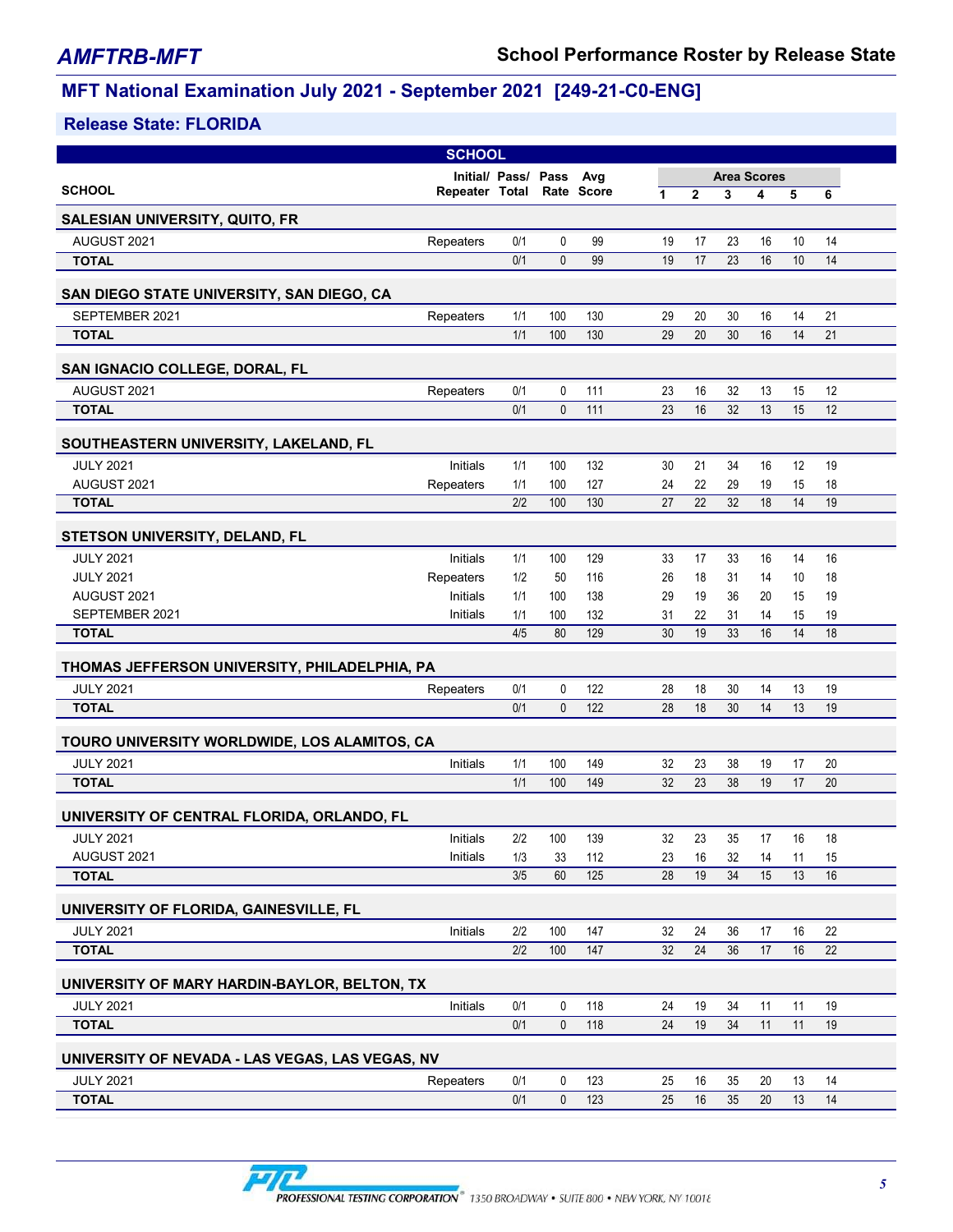|                                                    | <b>SCHOOL</b>             |     |                |                  |    |                |    |                    |    |    |
|----------------------------------------------------|---------------------------|-----|----------------|------------------|----|----------------|----|--------------------|----|----|
|                                                    | Initial/ Pass/ Pass       |     |                | Avg              |    |                |    | <b>Area Scores</b> |    |    |
| <b>SCHOOL</b>                                      | Repeater Total Rate Score |     |                |                  | 1  | $\overline{2}$ | 3  | 4                  | 5  | 6  |
| UNIVERSITY OF PHOENIX, GUAYNABO, PR                |                           |     |                |                  |    |                |    |                    |    |    |
| SEPTEMBER 2021                                     | Repeaters                 | 1/1 | 100            | 128              | 30 | 19             | 33 | 16                 | 12 | 18 |
| <b>TOTAL</b>                                       |                           | 1/1 | 100            | 128              | 30 | 19             | 33 | 16                 | 12 | 18 |
| UNIVERSITY OF SOUTH FLORIDA, TAMPA, FL             |                           |     |                |                  |    |                |    |                    |    |    |
| SEPTEMBER 2021                                     | Repeaters                 | 0/1 | 0              | 114              | 24 | 18             | 25 | 17                 | 13 | 17 |
| <b>TOTAL</b>                                       |                           | 0/1 | $\mathbf{0}$   | 114              | 24 | 18             | 25 | 17                 | 13 | 17 |
| UNIVERSITY OF SOUTHERN CALIFORNIA, LOS ANGELES, CA |                           |     |                |                  |    |                |    |                    |    |    |
| AUGUST 2021                                        | Initials                  | 1/1 | 100            | 148              | 33 | 23             | 37 | 19                 | 16 | 20 |
| <b>TOTAL</b>                                       |                           | 1/1 | 100            | 148              | 33 | 23             | 37 | 19                 | 16 | 20 |
| UNIVERSITY OF WEST ALABAMA, LIVINGSTO, AL          |                           |     |                |                  |    |                |    |                    |    |    |
| SEPTEMBER 2021                                     | Initials                  | 0/1 | 0              | 102              | 16 | 14             | 29 | 17                 | 10 | 16 |
| <b>TOTAL</b>                                       |                           | 0/1 | 0              | 102              | 16 | 14             | 29 | 17                 | 10 | 16 |
| VALDOSTA STATE UNIVERSITY, VALDOSTA, GA            |                           |     |                |                  |    |                |    |                    |    |    |
| AUGUST 2021                                        | Initials                  | 1/1 | 100            | 130              | 32 | 22             | 31 | 14                 | 12 | 19 |
| SEPTEMBER 2021                                     | Initials                  | 1/1 | 100            | 139              | 37 | 21             | 35 | 16                 | 13 | 17 |
| <b>TOTAL</b>                                       |                           | 2/2 | 100            | 135              | 35 | 22             | 33 | 15                 | 13 | 18 |
|                                                    |                           |     |                |                  |    |                |    |                    |    |    |
| <b>WALDEN UNIVERSITY, MINNEAPOLIS, MN</b>          |                           |     |                |                  |    |                |    |                    |    |    |
| AUGUST 2021                                        | Repeaters                 | 0/1 | 0              | 85               | 19 | 12             | 26 | $\overline{7}$     | 9  | 12 |
| SEPTEMBER 2021                                     | Repeaters                 | 0/1 | 0              | 102              | 24 | 17             | 27 | 10                 | 10 | 14 |
| <b>TOTAL</b>                                       |                           | 0/2 | $\mathbf{0}$   | 94               | 22 | 15             | 27 | 9                  | 10 | 13 |
| WEBSTER UNIVERSITY, JACKSONVILLE, FL               |                           |     |                |                  |    |                |    |                    |    |    |
| <b>JULY 2021</b>                                   | Repeaters                 | 0/1 | 0              | 96               | 19 | 15             | 24 | 13                 | 9  | 16 |
| <b>TOTAL</b>                                       |                           | 0/1 | $\overline{0}$ | 96               | 19 | 15             | 24 | 13                 | 9  | 16 |
| <b>WEBSTER UNIVERSITY, SAINT LOUIS, MO</b>         |                           |     |                |                  |    |                |    |                    |    |    |
| <b>JULY 2021</b>                                   | Repeaters                 | 0/1 | 0              | 120              | 22 | 17             | 33 | 15                 | 14 | 19 |
| AUGUST 2021                                        | Repeaters                 | 1/2 | 50             | 128              | 31 | 22             | 32 | 15                 | 14 | 16 |
| <b>TOTAL</b>                                       |                           | 1/3 | 33             | 124              | 26 | 19             | 32 | 15                 | 14 | 17 |
| <b>WEBSTER UNIVERSITY, SARASOTA, FL</b>            |                           |     |                |                  |    |                |    |                    |    |    |
| AUGUST 2021                                        | Initials                  | 1/1 | 100            | 125              | 28 | 19             | 33 | 16                 | 11 | 18 |
| <b>TOTAL</b>                                       |                           | 1/1 | 100            | 125              | 28 | 19             | 33 | 16                 | 11 | 18 |
| <b>WHEATON COLLEGE, WHEATON, IL</b>                |                           |     |                |                  |    |                |    |                    |    |    |
| <b>JULY 2021</b>                                   | Initials                  | 1/1 | 100            | 133              | 35 | 19             | 29 | 16                 | 13 | 21 |
| <b>TOTAL</b>                                       |                           | 1/1 | 100            | $\overline{133}$ | 35 | 19             | 29 | 16                 | 13 | 21 |